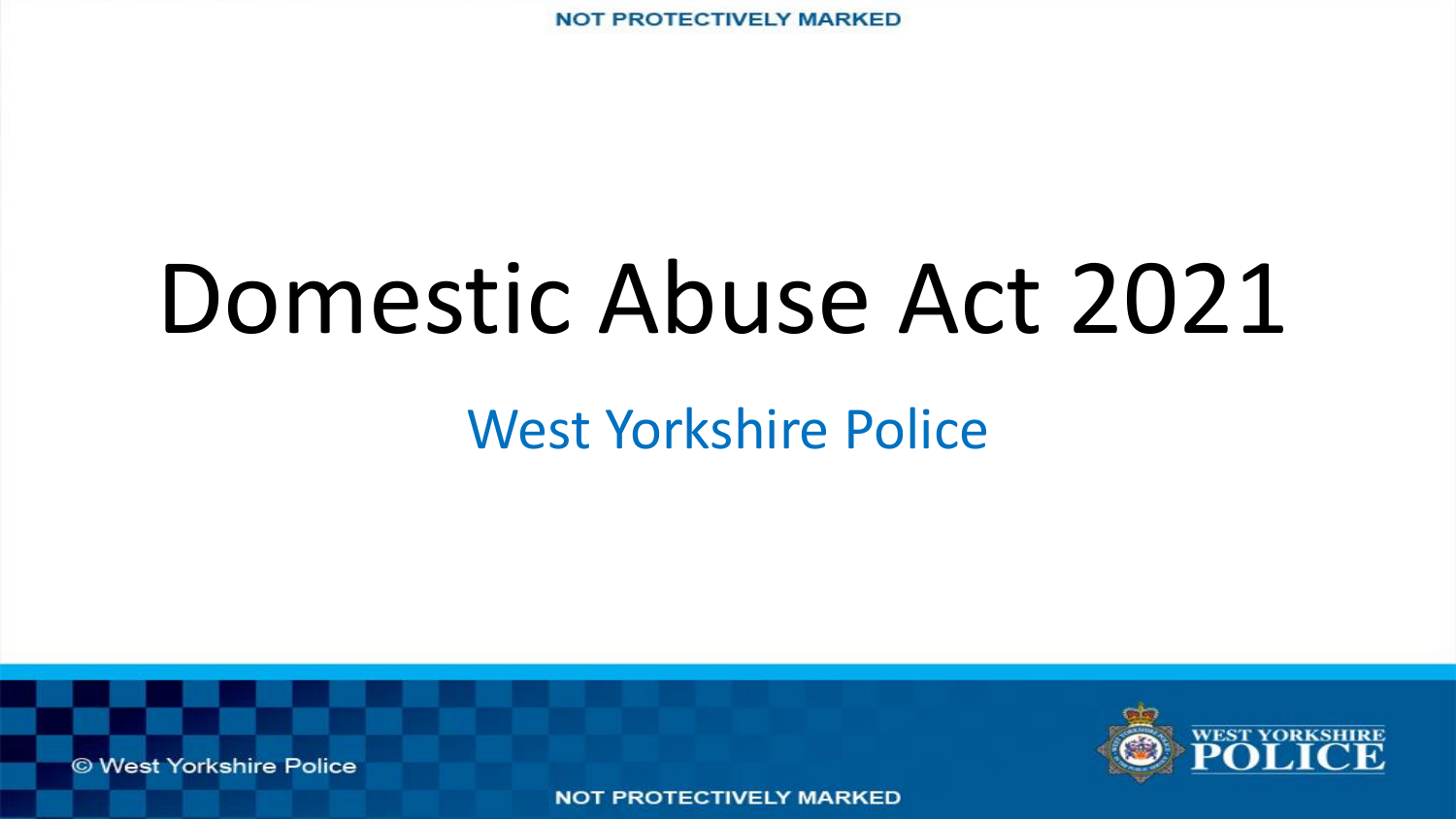#### **Overview of the Domestic Abuse Act 2021**

- Raise awareness and understanding of DA and it's impact on victims, to further improve the effectiveness of the CJS in providing protection for victims and bringing perpetrators to justice, and to strengthen the support to victims and their children.
- Given Royal Assent on 29th April 2021.
- The Act is in 7 parts.

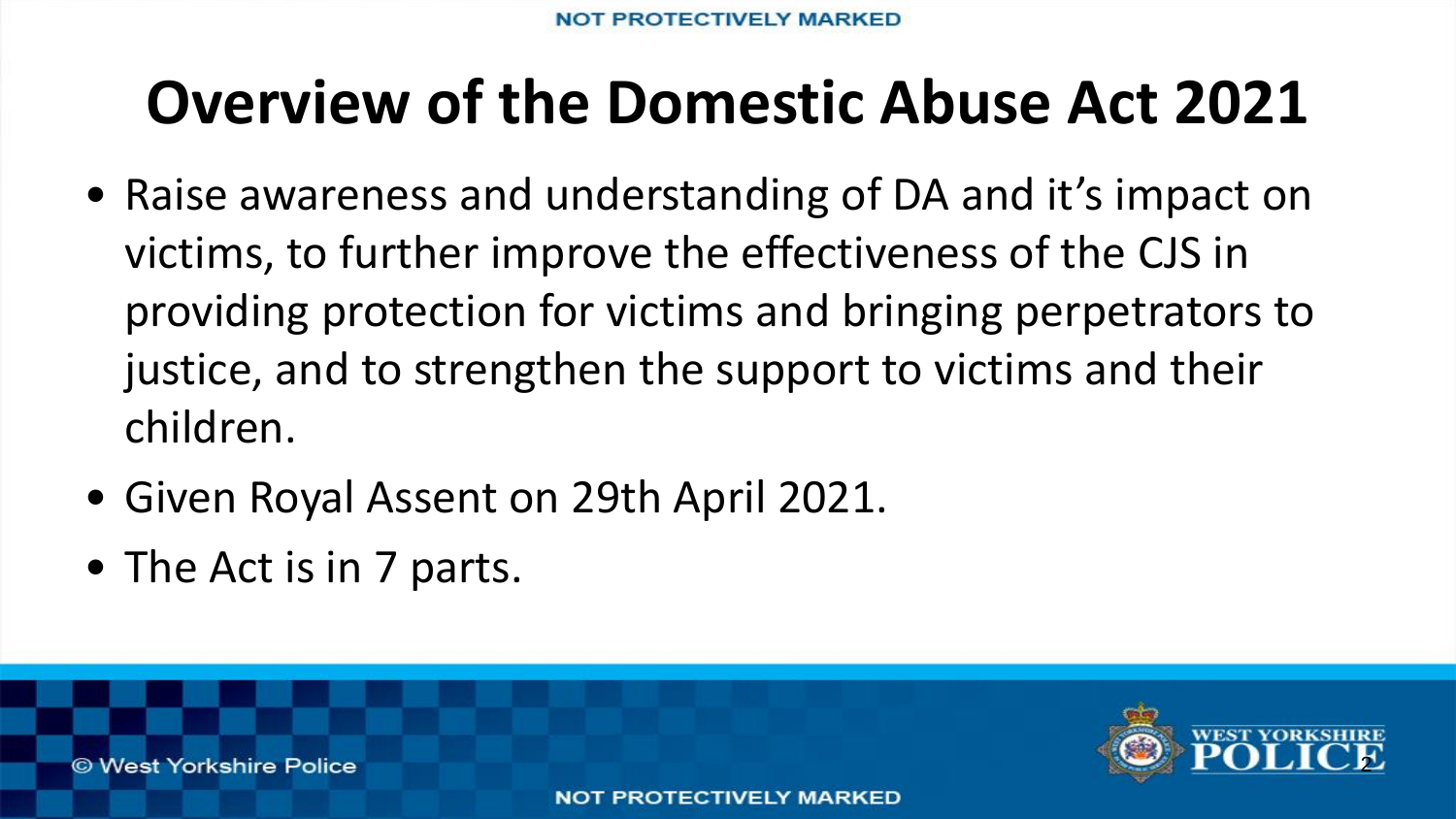# **Domestic Abuse Act 2021**

- Part 1 Definition of DA
- Part 2 DA Commissioner
- Part 3 Powers to deal with DA
- Part 4 Local Authority Powers
- Part 5 Protection for victims and witnesses in the CJ system
- Part 6 Offences involving violent and abusive behaviour
- Part 7 Other provisions

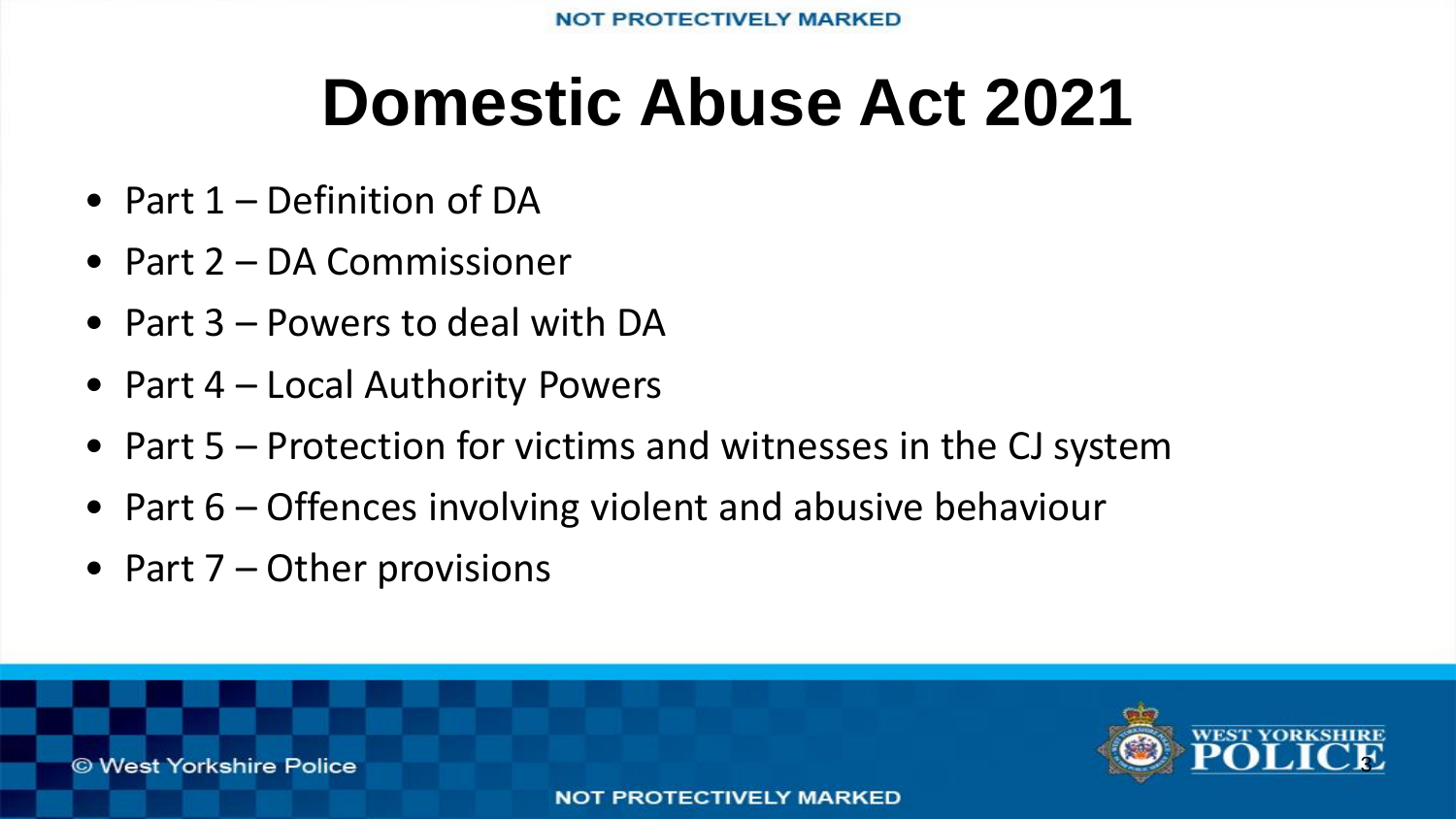# **Part 6 – Offences involving violent or abusive behaviour**

Section 69 – amends the offence under section 33 of the Criminal Justice and Courts Act 2015 to include **threats** to disclose a private sexual photo/film with intent to cause distress. The prosecution will not have to prove the photo or film exists as long as the individual is said to feature in them.

**Commencement Date – 29th June 2021** 



© West Yorkshire Police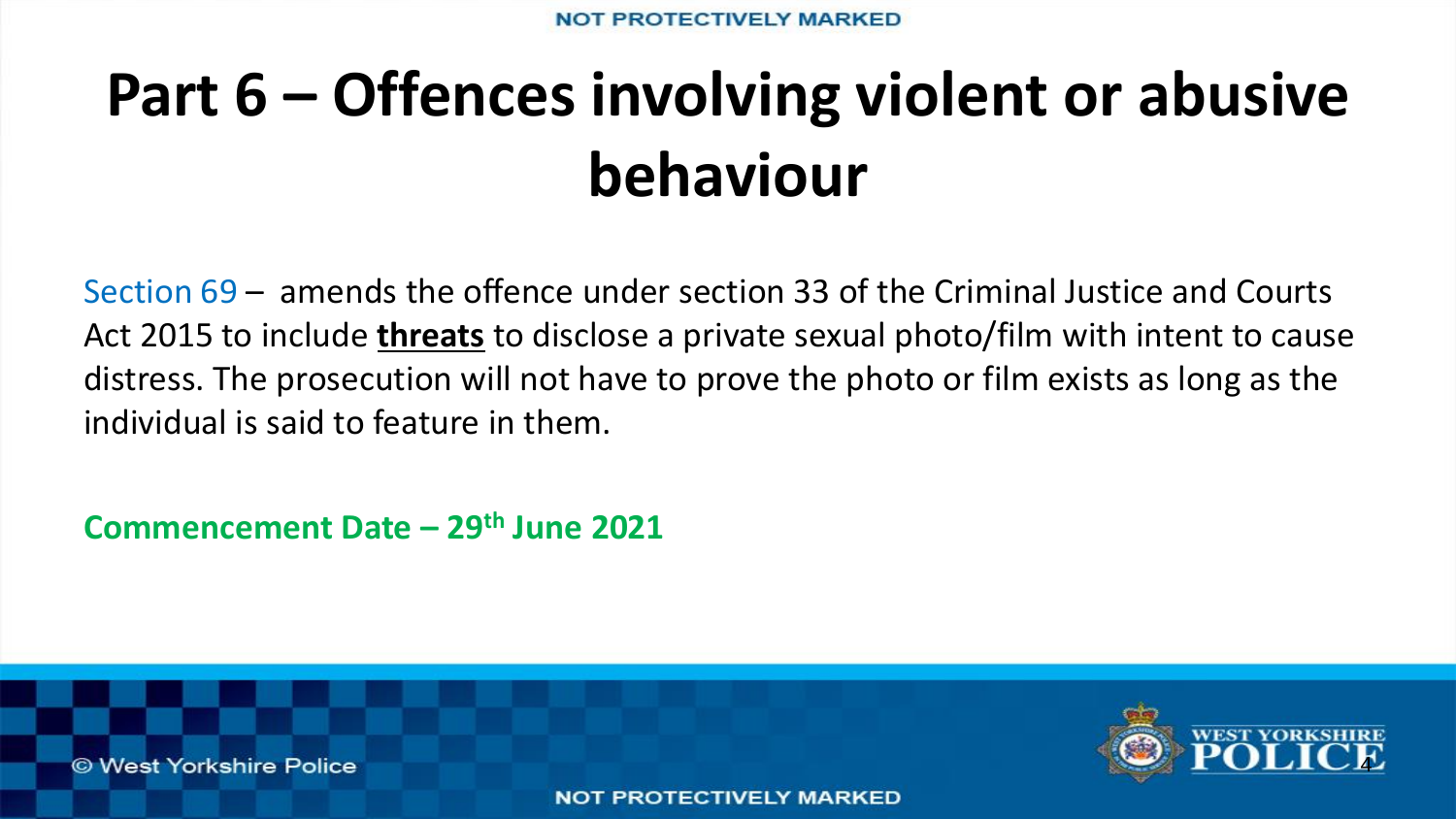Section 70 & Schedule 2 – creates a new offence of non-fatal strangulation or suffocation. A person commits an offence if, the person "intentionally strangles" another person or they commit another act that affects the other person's ability to breathe and that act constitutes a battery of the other person.

**Commencement Date – Spring 2022.**

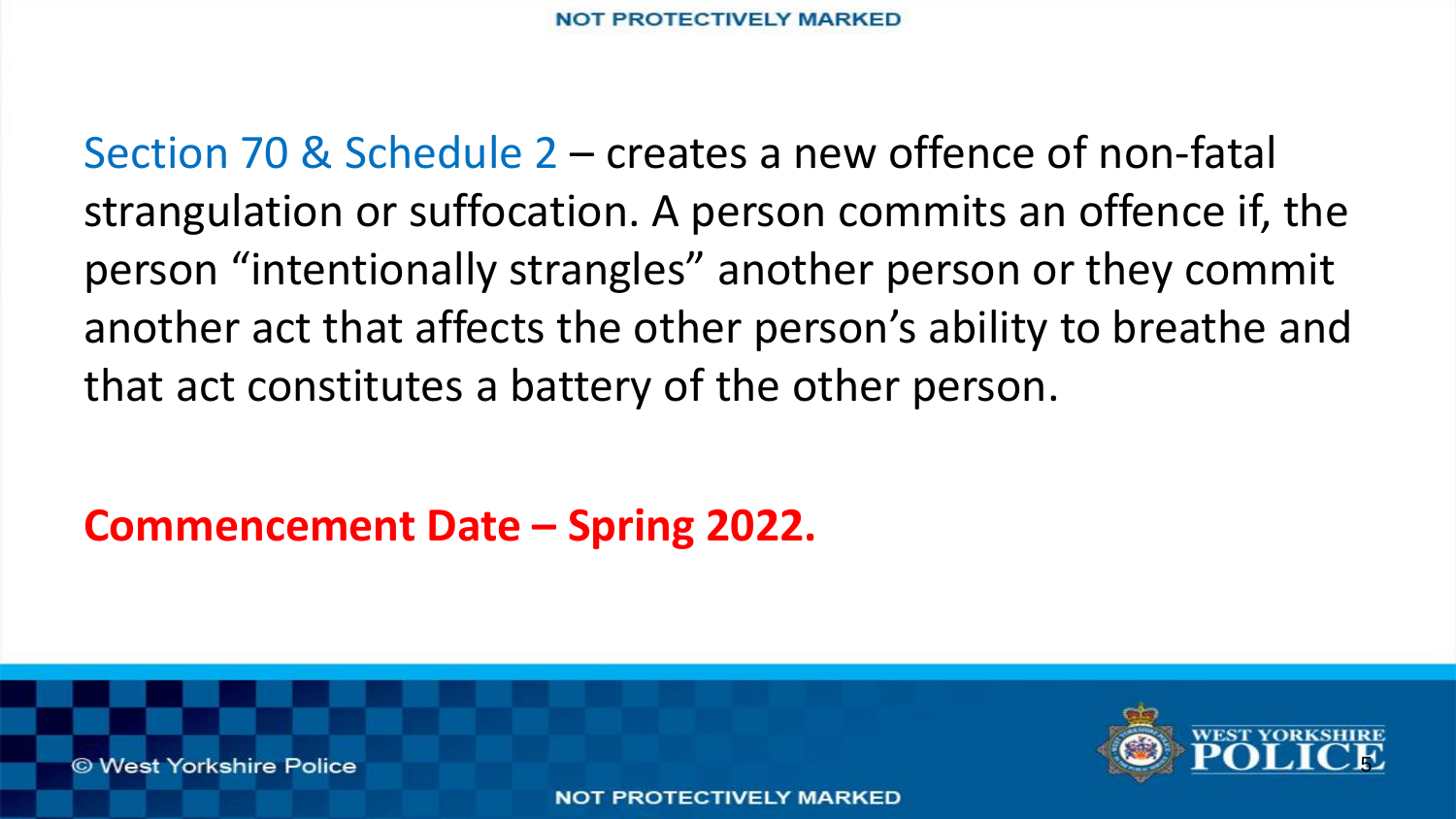Section 71 – This Section restates in statute law that a person may not consent to the infliction of serious harm and, by extension, is unable to consent to their own death. It is not a defence that another person consented to the infliction of the serious harm for the purposes of obtaining sexual gratification.

**Commencement Date – 29th April 2021.**